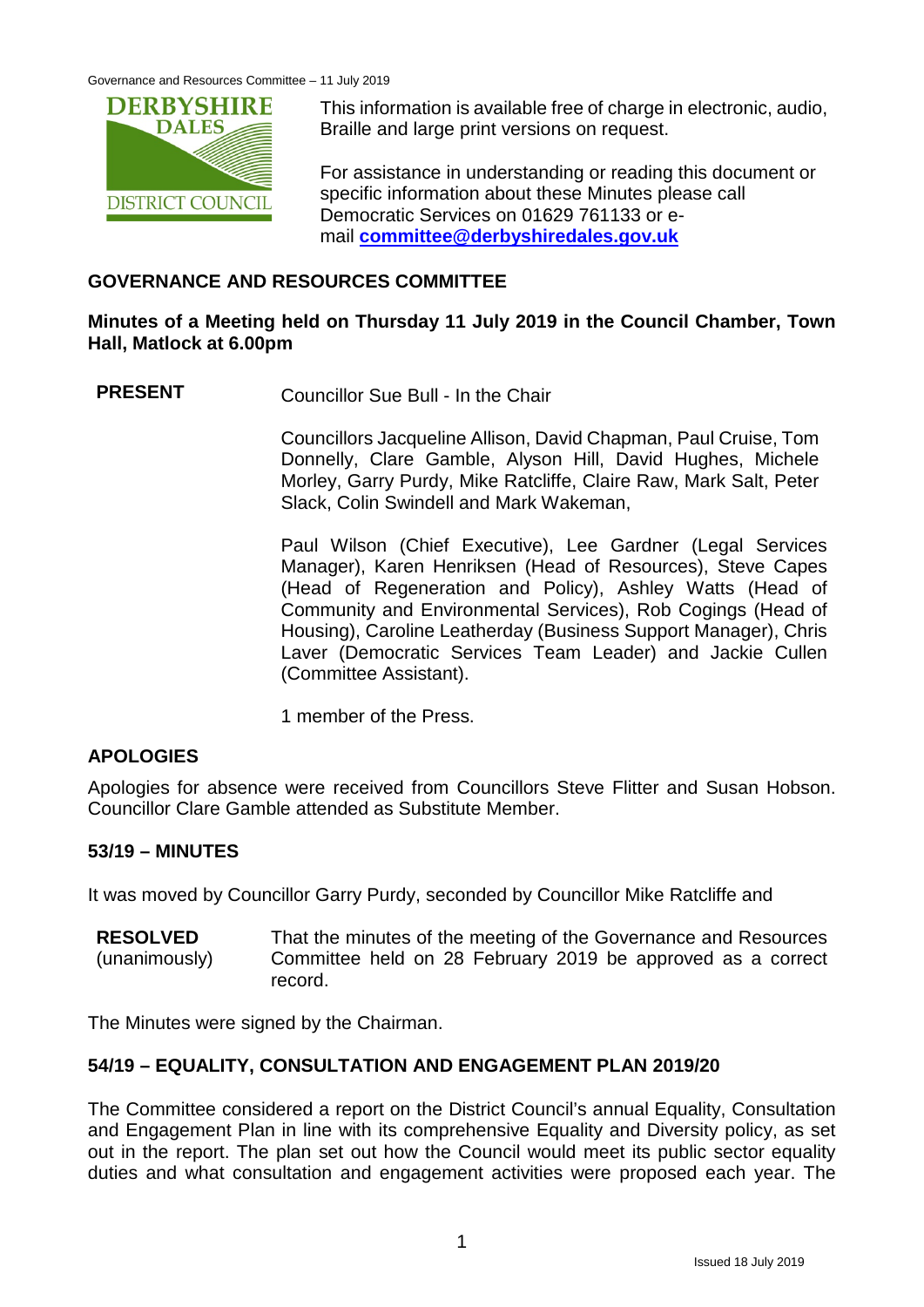report gave an update on progress against the actions set out in the Equality, Consultation and Engagement Plan 2018-19; and sought approval for the 2019 -20 Plan.

Updated equality information was published on the District Council's website as required by legislation on 31 January 2019.

It was noted that of the four identified targets, two had been fully achieved and two had not been fully achieved, as detailed in paragraphs 2.3 and 2.4 of the report.

The District Council's equality objectives for 2019-20 were listed in the report, together with the key areas for consultation that the plan set out for 2019-20.

It was moved by Councillor Garry Purdy, seconded by Councillor Mike Ratcliffe and

**RESOLVED** (unanimously) 1. That progress against the actions in the Equality, Consultation and Engagement Plan 2018/19 (Appendix 1 to the report) is noted. 2. That the Equality, Consultation and Engagement Plan 2019/20 as set out in Appendix 2 to the report is approved.

# **55/19 – DERBYSHIRE DALES DISTRICT COUNCIL: ELECTORAL REVIEW**

The Committee considered a report on the timetable for a review of the District Council's Electoral arrangements by the Local Government Boundary Commission due to electoral imbalances, as tabled in paragraph 1.4 of the report.

An initial meeting with the Chairman of the Commission on 7 March 2019 ascertained that the review would take place in 2019 with revised electoral arrangements being in place for the next all-out election scheduled for 2023. In readiness for the review an internal working group had been established to co-ordinate the District Council's contributions, as shown in the report.

The stages and key dates of the review process were summarised in paragraph 2.1 of the report. The Corporate Director advised that the Parish & Town Council briefing referred to in the report should read as a 6pm start on 25 July, not 7pm as show in the report.

The Commission would ask for the Council's views at the information gathering stage and when consulting on draft recommendations. It was recommended that the Committee receive reports at all key stages of the Review and that Council make any formal responses on behalf of the District Council.

It was moved by Councillor Garry Purdy, seconded by Councillor Michele Morley and

| <b>RESOLVED</b><br>Voting: |    | 1. That the review of the District Council's Electoral arrangements by<br>the Local Government Boundary Commission is welcomed.<br>2. That reports at key stages of the review are presented to the<br>Committee in due course with all proposals requiring a formal<br>response from the District Council being formulated by Council<br>itself. |
|----------------------------|----|---------------------------------------------------------------------------------------------------------------------------------------------------------------------------------------------------------------------------------------------------------------------------------------------------------------------------------------------------|
| For                        | 14 |                                                                                                                                                                                                                                                                                                                                                   |
| <b>Against</b>             |    |                                                                                                                                                                                                                                                                                                                                                   |
| <b>Abstentions</b>         |    |                                                                                                                                                                                                                                                                                                                                                   |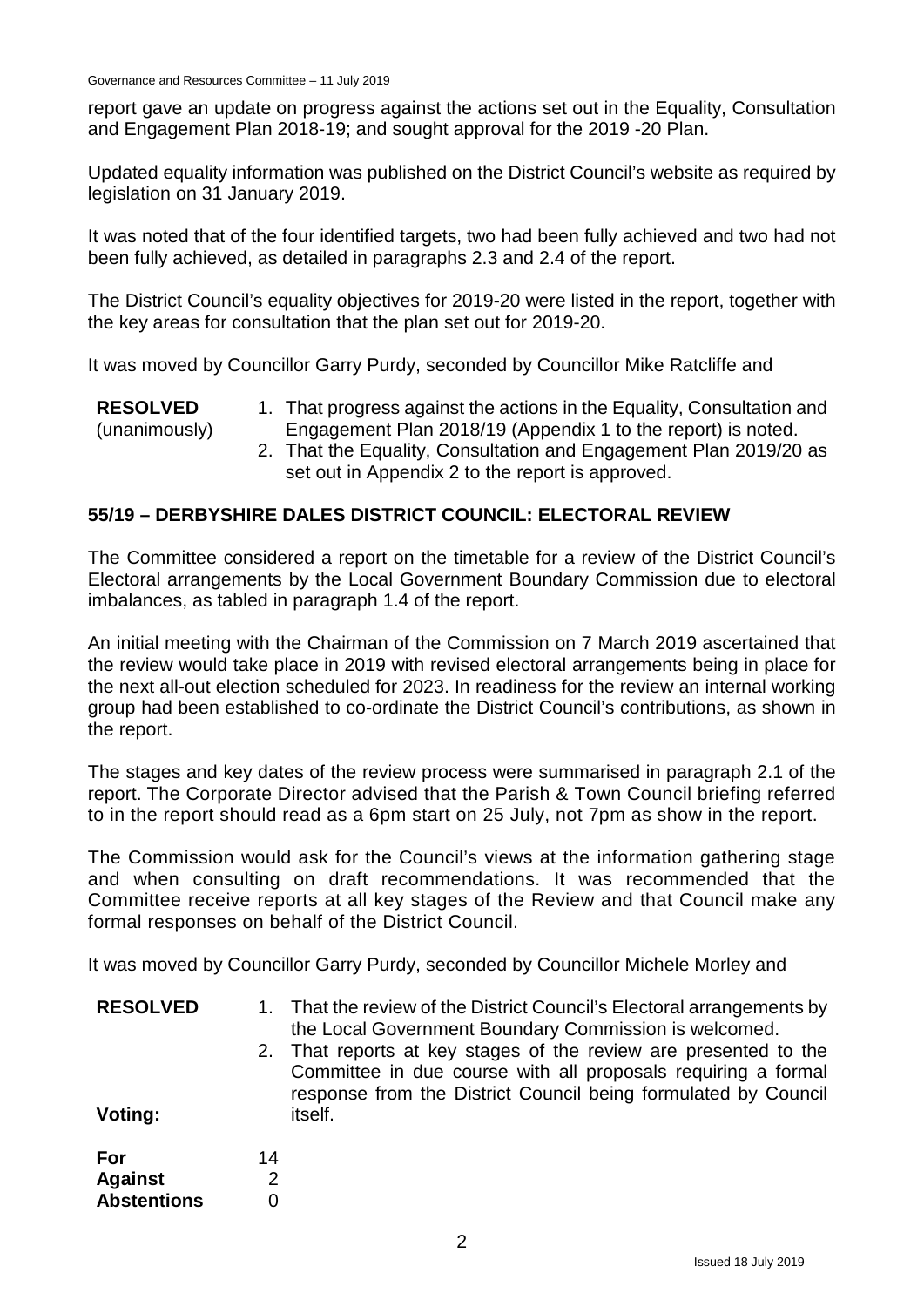The Chairman declared the motion CARRIED.

# **56/19 – REVIEW OF POLLING PLACES**

The Committee was asked to consider a report that set out the requirements to undertake a review of polling districts, polling places and polling station in the Derbyshire Dales Voting Area, in line with The Electoral Registration and Administration Act 2013.

The considerations for the 2019 review were listed in the report, and it was noted that a lot of the 'ground work' in accessing the suitability of the district's 92 existing polling stations had been carried out during the 2019 District and Parish Council Elections.

The Terms of Reference for the Review and the proposed timetable for the Review were appended to the report

It was moved by Councillor Garry Purdy, seconded by Councillor Tom Donnelly and

| <b>RESOLVED</b><br>(unanimously) | 1. That a detailed review of all polling districts and polling places in<br>the Derbyshire Dales Voting Area be commenced on 1 August<br>2019.   |
|----------------------------------|--------------------------------------------------------------------------------------------------------------------------------------------------|
|                                  | 2. That the Review be progressed in accordance with the timetable<br>at Appendix 2 to the report                                                 |
|                                  | 3. That recommendations arising from the Review be reported to<br>Council in September 2019 and final proposals be reported in<br>November 2019. |

#### **57/19 – CCTV SYSTEM – REVISED CODE OF PRACTICE**

The Committee considered a report that presented an overview of the Council's current CCTV System and that sought adoption of the revised CCTV Code of Practice.

A report was presented to the Council's Community and Environment Committee in January 2018 which provided an update on the progress made in the development of a single CCTV System for Ashbourne, Bakewell, Matlock, Matlock Bath and Wirksworth. At that meeting, the CCTV Manager was authorised to review all CCTV systems used by the District Council and make recommendations to ensure that they complied with all relevant legislation. It was also reported that the General Data Protection Regulation would impact significantly on any recommendations for the future management and use of the CCTV system. The resultant Code of Practice aimed to address those issues and formed the basis on which the System would be managed and further developed.

It was reported that from April 2018 to March 2019 the system had been used to review 143 reported incidents; resulting footage being downloaded and passed to Police in 37 instances. Furthermore, a total of 36 hours of dedicated live monitoring had taken place during the same 12 month period.

Now that the System was fully established, its continuing operation would be routinely reviewed with updates regularly presented to Members in the form of an Annual Report to the Community & Environment Committee in June of each successive year of operation.

It was moved by Councillor David Chapman, seconded by Councillor Mark Wakeman and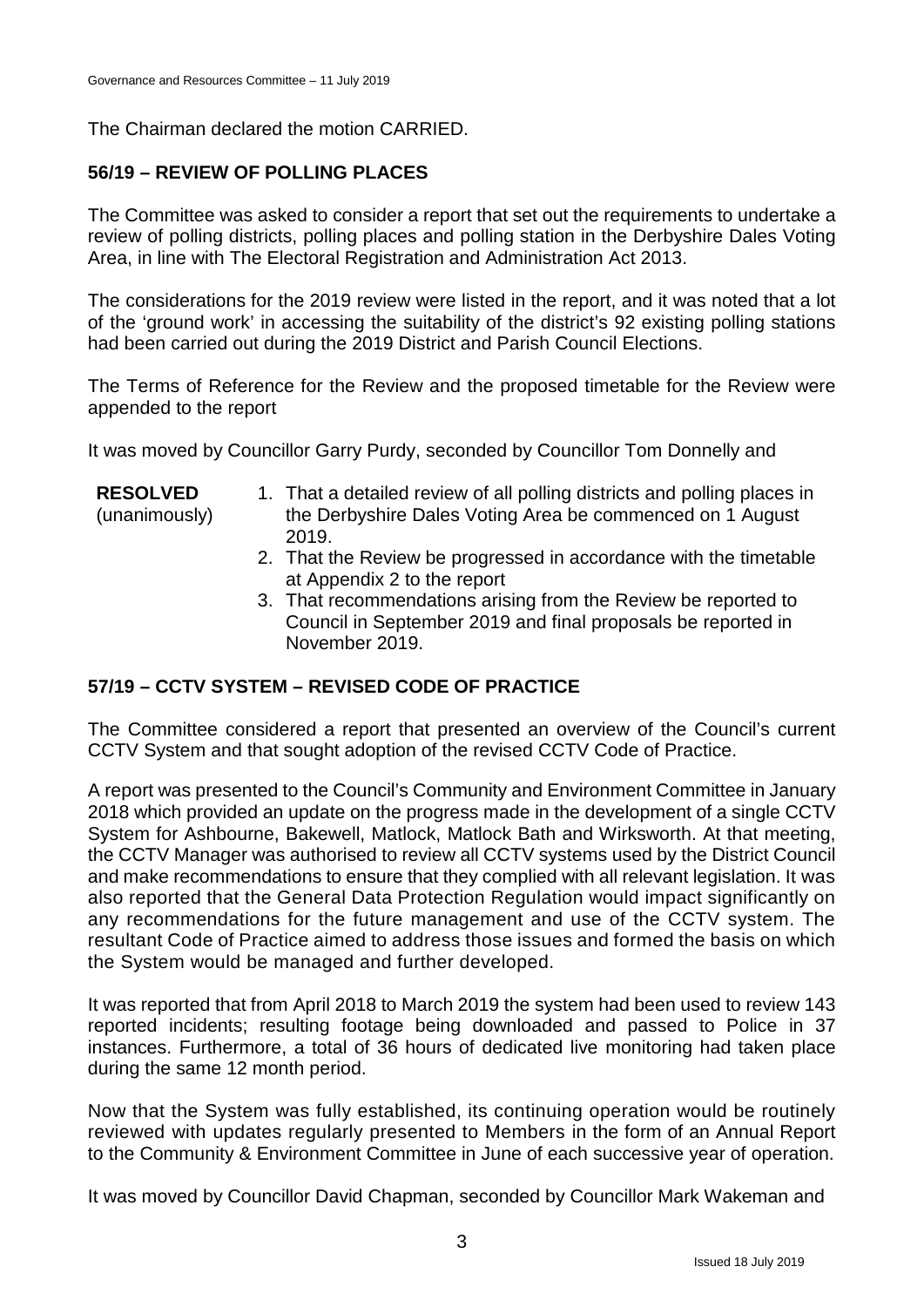**RESOLVED** (unanimously) That the CCTV Code of Practice (Revised 2019) and supporting Procedural Manual be adopted, to form Council Policy on the future management of the Council's CCTV System.

#### **58/19 – CAPITAL PROGRAMME BID FOR MICROSOFT EXCHANGE SOFTWARE**

The Committee considered a report that sought approval for a business case relating to Microsoft Exchange software. The 4 options were detailed in the report, together with Officer comment, with a cost comparison tabled in paragraph 2.5 of the report.

It was proposed that Option 1, Exchange Server Standard 2019, together with the associated Client Access Licenses (CALs), be procured as it would meet the Council's requirements and was the lowest cost option over 5 years; and that the existing Exchange 2010 instance be migrated to the new platform on premise.

The key stages of the proposed project, to be run by the Joint ICT Service, were tabled in the report, and the proposed business case had been approved by the Corporate Leadership Team and given a score of 75 for the purposes of capital prioritisation.

It was moved by Councillor Mike Ratcliffe, seconded by Councillor David Hughes and

- **RESOLVED** (unanimously) 1. That the business case for Microsoft Exchange software is approved.
	- 2. That, subject to the approval of Recommendation 1, Council be requested to approve the inclusion of this project, estimated at £17,000, within the capital programme for 2019/20.

#### **59/19 – REVIEW OF THE REVENUE AND BENEFITS SERVICE**

The Committee considered a report on the Revenues and Benefits service for Derbyshire Dales DC, currently provided by Arvato, who also provide the Chesterfield Borough Council (CBC) service. However, the current contract between Arvato and Derbyshire Dales DC would expire on the 16 October 2020, and CBC had signalled their intention not to renew their contract with Arvarto. The District Council therefore needed to ensure the delivery of the Revenues and Benefits service beyond the end of the contract, and the report set out the work undertaken to date in order to achieve this.

In a correction to the report the Head of Resources advised that the second bullet point at paragraph 1.1 should read as follows:

• Processing claims for Housing Benefit, Local Housing Allowance and Council Tax Support and Discretionary Hardship Reliefs.

The Committee and the public were asked to note that claims for Universal Credit were processed at the Job Centre+.

5 distinct services provided by Arvato were listed in the report.

The option of continuing the contract with Arvato had been disregarded on the basis that CBC had indicated they intended to take their service back in house. For reasons set out in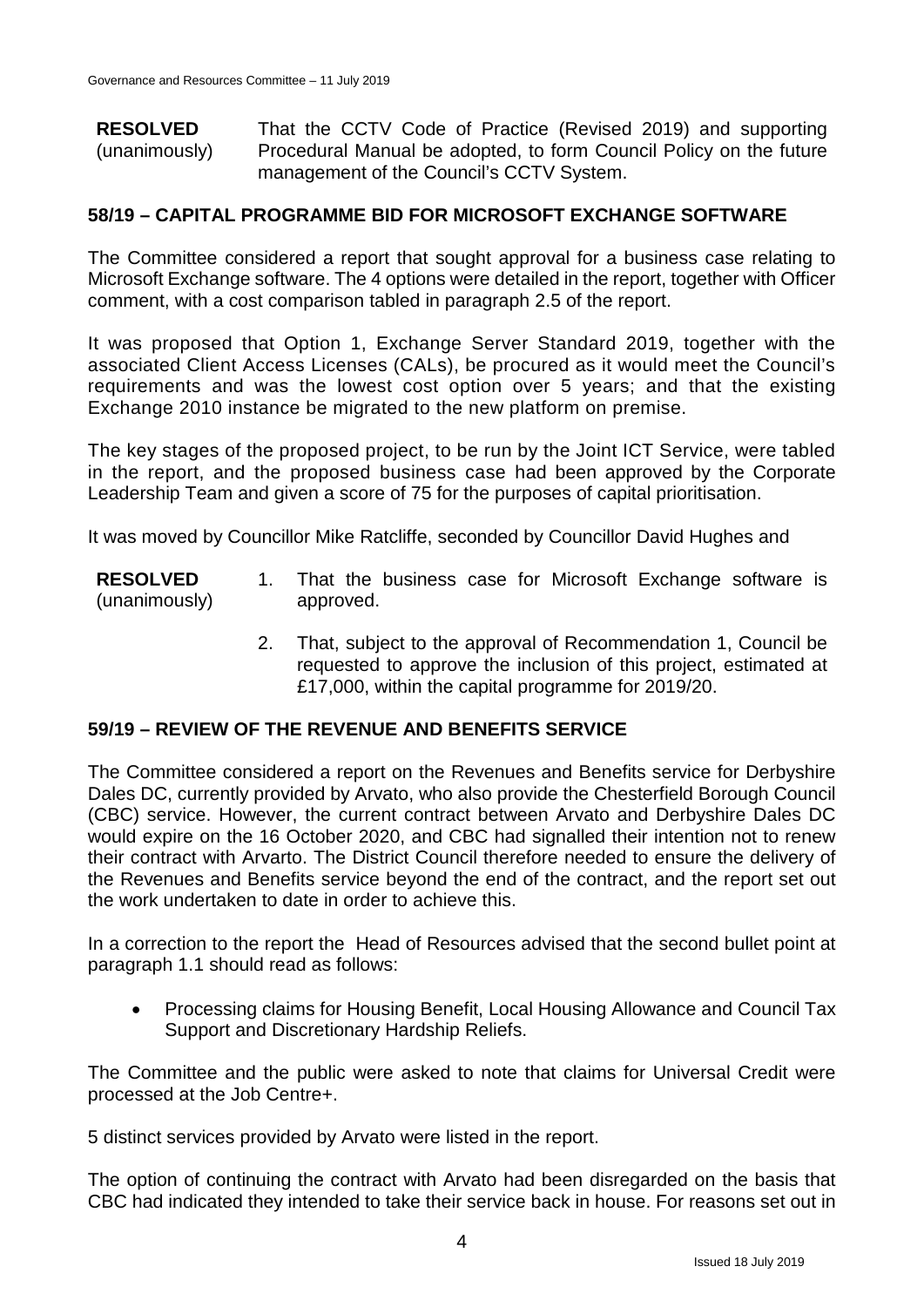the report, it was therefore considered that any remaining contract would be unviable and would lead to service disruption due to loss of experience and loss of accommodation.

Appendix 3 to the report set out the option appraisal undertaken for 4 main delivery options for a future service, from which the following option was recommended:

• Hybrid in house and partnering, with part of the service returning to DDDC and the remainder continue through a partnering arrangement with CBC

A summary of the key risks associated with the project were set out in Appendix 4 to the report, and an analysis of the above option was set out in the report, together with the key milestones.

It was moved by Councillor Garry Purdy, seconded by Councillor Mike Ratcliffe and

**RESOLVED** (unanimously) That the proposal to pursue a new hybrid model of delivery with Chesterfield Borough Council is approved.

#### **60/19 – DERBYSHIRE DALES SAFEGUARDING POLICY**

The Committee considered a report that sought the approval of an updated Safeguarding policy that covered children and vulnerable adults who were affected by the services delivered by or on behalf of the Council.

The District Council's first Child Protection Policy was introduced in January 2003 as an authority-wide policy to ensure as far as possible the protection and safety of children taking part in activities under the District Council's control. Since that time the policy had been reviewed and developed to include wider safeguarding issues, with this submission being the latest edition.

The aims of the policy were listed in the report, and it provided Council employees and elected members with advice on recognising risks and responding to allegations.

Should the policy be approved, it would be implemented by 1<sup>st</sup> September 2019, following a programme of training and raising awareness of safeguarding issues and the policy itself.

It was moved by Councillor Garry Purdy, seconded by Councillor Tom Donnelly and

| <b>RESOLVED</b> | That the new Safeguarding Policy is approved and implemented   |
|-----------------|----------------------------------------------------------------|
| (unanimously)   | by 1 September 2019, subject to prior amendment where          |
|                 | necessary to ensure compliance with safeguarding legislation,  |
|                 | for which delegated authority was given to the Head of         |
|                 | Community & Environmental Services following consultation with |
|                 | Cllr Clare Raw.                                                |

- 2. That any amendments to the noted policy be brought back to the next meeting of this Committee;
- 3. That the Head of Community & Environmental Services be given delegated authority as Safeguarding Officer
- 4. That training in safeguarding is classified as mandatory training for all Councillors.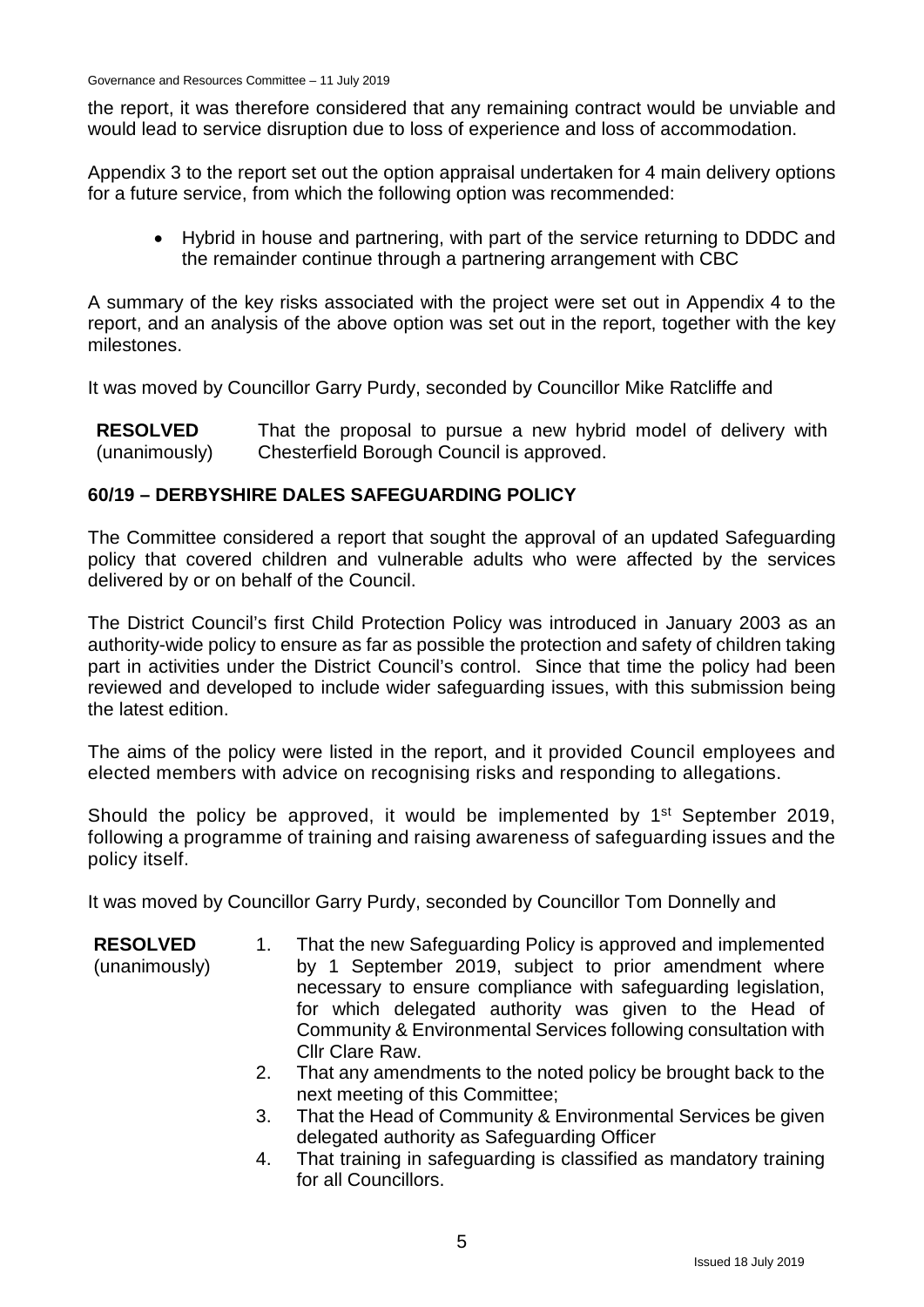# **61/19 – PROCUREMENT STRATEGY UPDATE 2018-2021**

The committee considered an update on the procurement strategy action plan, adopted in October 2018, which aimed to reflect the Council's initiatives to remove unnecessary complexity from processes and procedures and to retain only those that added value to the service it delivered*.* An annual review of the procurement strategy action plan was integral to ensuring the council's commitment to £20,000 savings per annum was achieved, with the continued support of the procurement hub, as outlined in the report. Examples of savings achieved by the procurement hub 2018/19 were tabled in paragraph 2.4 of the report, indicating total savings for 2018/19 of £24,228.00.

It was moved by Councillor Garry Purdy, seconded by Councillor Mike Ratcliffe and

**RESOLVED** (unanimously) The achievements and £24,228 contribution to the Council's overall savings targets are noted.

#### **62/19 – INTERNAL AUDIT REPORT 2018/19**

In line with The Public Sector Internal Audit Standards (PSIAS), the Committee considered a report that:

- Presented a summary of the internal work undertaken during 2018/19 from which the opinion on the internal control environment was derived;
- Provided an opinion on the overall adequacy and effectiveness of the Council's control environment including any qualifications to that opinion;
- Drew attention to any issues that required inclusion in the Annual Governance Statement;
- Compared work actually undertaken with that which was planned and summarised performance;
- Commented on compliance with the Public Sector Internal Audit Standards (PSIAS);
- Commented on the results of the internal quality assurance programme;
- Confirmed the organisational independence of internal audit;
- Reviewed the performance of the Internal Audit Section against the current Internal Audit Charter.

Appendix 1 to the report detailed the audit reports issued in respect of audits included in the 2018/19 internal audit plan, showing for each report the assurance level on the reliability of the internal controls. A summary of the report opinions was tabled in the report, with the definition of the assurance levels shown at the end of Appendix 1 to the report.

It was reported that there were no issues relating to fraud arising from the reports detailed in Appendix 1 to the report.

A summary of the performance indicators for the Internal Audit Section was tabled in paragraph 2.3 of the report, and it was noted that 31/32 recommendations made in 2018/19 had been implemented and 22 recommendations from 2018/19 had not passed their due date yet and were in the process of being implemented.

The Internal Audit Consortium Manager's annual audit opinion was as follows: